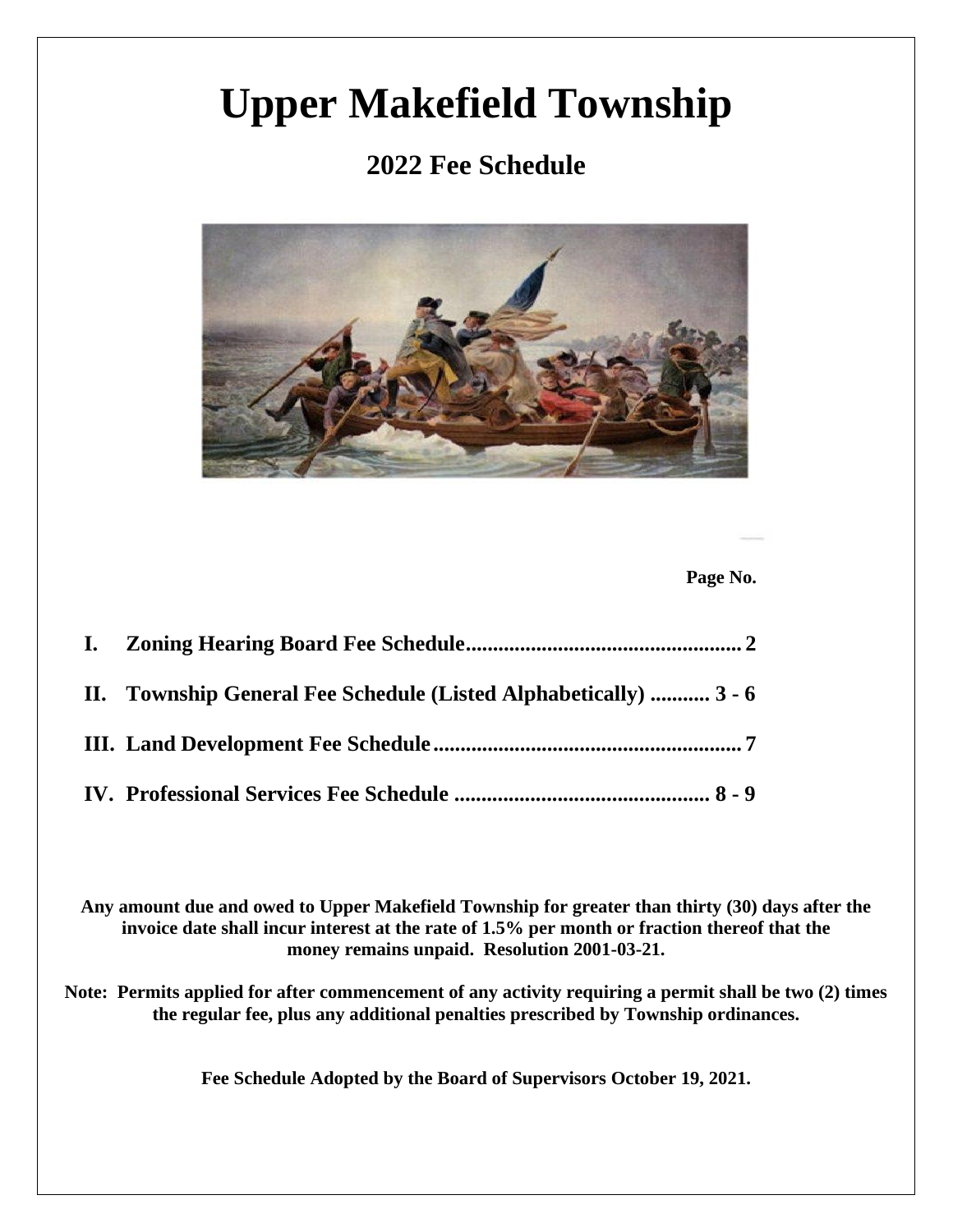## **Upper Makefield Township 2022 Fee Schedule**

### **ZONING HEARING BOARD FEE SCHEDULE**

Zoning Hearing Board fees cover 50% of the court stenographer appearance fee, advertising, meeting room use at \$70.00 for each day of meeting room use and 10% of the application fee for administrative expenses incurred by Upper Makefield Township. Any funds remaining from the application fee, after payment of the above costs, will be refunded to the Applicant. The Applicant will receive an invoice for fees due should costs exceed the application fee.

| <b>Application Type</b>                    | <b>Application</b> | <b>Application</b> |
|--------------------------------------------|--------------------|--------------------|
|                                            | <b>Review</b>      | <b>Review</b>      |
|                                            | 2021               | 2022               |
| <b>Residential (Single Family)</b>         | \$1,200.00         | \$1,200.00         |
|                                            |                    |                    |
| <b>Commercial and Office</b><br>$(1$ Unit) | \$1,500.00         | \$1,500.00         |
|                                            |                    |                    |
| <b>Commercial, Office and Multi-</b>       |                    |                    |
| Family (2 to 5 units and under             |                    |                    |
| 10,000 sq. ft. devoted to use)             | \$1,800.00         | \$1,800.00         |
|                                            |                    |                    |
| <b>Commercial Office and Multi-</b>        |                    |                    |
| Family (6 or more units and/or             |                    |                    |
| greater than 10,000 sq. ft.)               | \$2,300.00         | \$2,300.00         |
| <b>Industrial</b>                          | \$2,200.00         | \$2,200.00         |
| Quarry                                     | \$1,500.00         | \$1,500.00         |
| <b>Non-Profit, Educational,</b>            |                    |                    |
| Institutional, Religious, etc.             | \$1,100.00         | \$1,100.00         |
| <b>Signs</b>                               | \$700.00           | \$700.00           |
| <b>Challenge to Validity of Zoning</b>     |                    |                    |
| <b>Ordinance</b>                           | \$20,000.00        | \$20,000.00        |
| Landowner appeal under MPC                 |                    |                    |
| $909.1(a)$ , (3), (4), (8), (9),           | \$1,700.00         | \$1,700.00         |
| <b>Appeals From The Township Zoning</b>    |                    |                    |
| <b>Officer Decision</b>                    | \$1,050.00         | \$1,050.00         |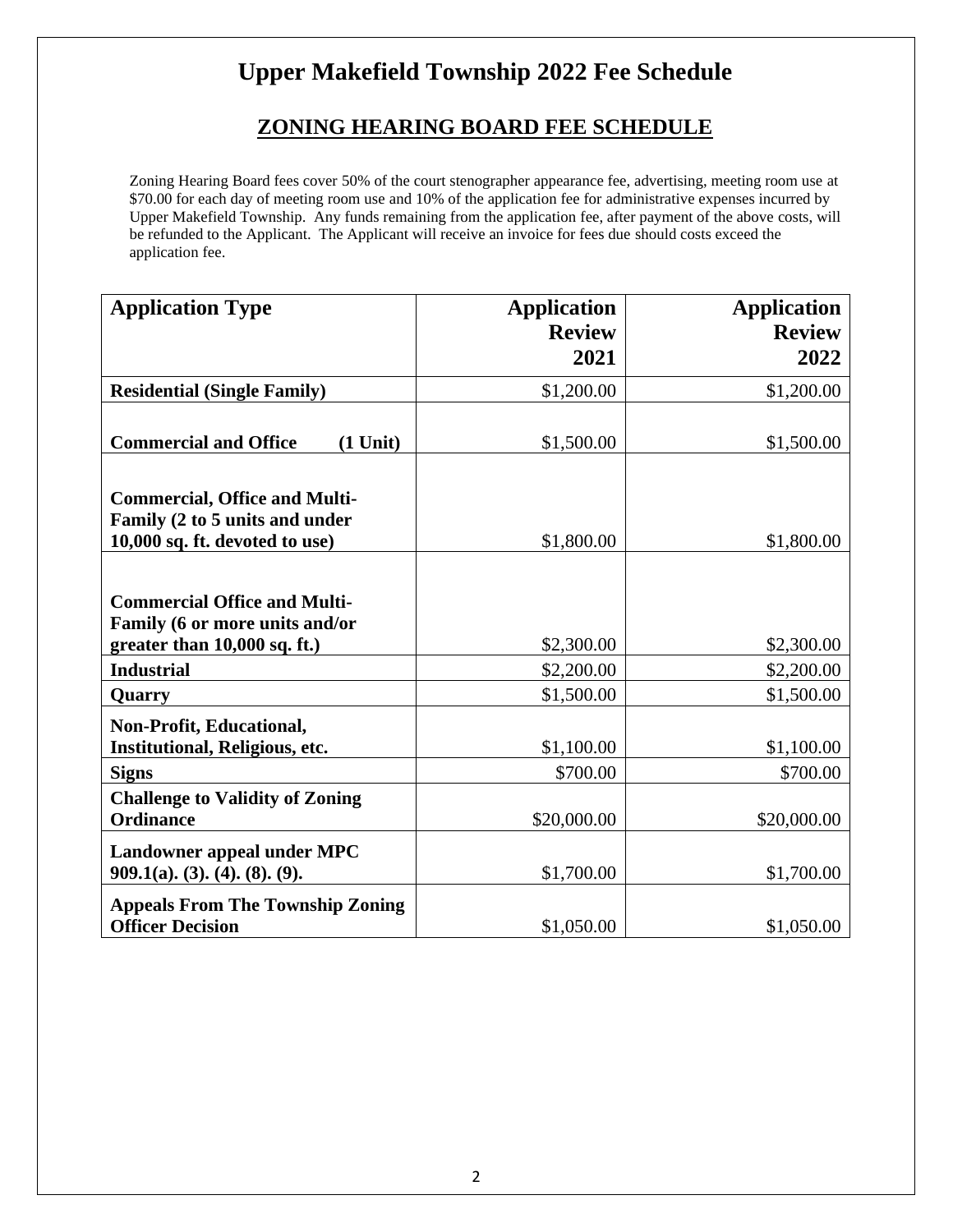|                                                                                                             | Upper Makefield Township 2022 General Fee Schedule                                                                 |                                                                                                       |
|-------------------------------------------------------------------------------------------------------------|--------------------------------------------------------------------------------------------------------------------|-------------------------------------------------------------------------------------------------------|
| <b>Fee Type</b>                                                                                             | 2021                                                                                                               | 2022                                                                                                  |
| <b>Accident or Incident Reports</b>                                                                         | \$15.00                                                                                                            | \$15.00                                                                                               |
| <b>Address Signs</b>                                                                                        | \$12.00                                                                                                            | \$12.00                                                                                               |
| <b>Administrative Services</b> for Township Staff                                                           |                                                                                                                    |                                                                                                       |
| to Assist with Extensive Projects                                                                           | \$50.00 per hour                                                                                                   | $$50.00$ per hour                                                                                     |
| <b>Alarm Registration and Renewal</b>                                                                       | \$25.00                                                                                                            | \$25.00                                                                                               |
| <b>Amendment to Joint Zoning Ordinance</b><br>(Re-Zoning)<br>Section 1602 - Joint Municipal Zoning          |                                                                                                                    |                                                                                                       |
| Ordinance                                                                                                   | \$2,500.00 filing fee                                                                                              | \$2,500.00 filing fee                                                                                 |
| <b>Appeal to Board of Appeals</b><br>(Appeal of Building Official or Fire<br><b>Marshal interpretation)</b> | \$100.00                                                                                                           | \$100.00                                                                                              |
| <b>Blasting Permit</b>                                                                                      | \$200.00                                                                                                           | \$200.00                                                                                              |
|                                                                                                             | Fees include mandatory                                                                                             | Fees include mandatory                                                                                |
| <b>Building Permits:</b>                                                                                    | \$4.00 State UCC Fees                                                                                              | \$4.00 State UCC Fees                                                                                 |
| <b>Agricultural Buildings Including Structural</b>                                                          |                                                                                                                    |                                                                                                       |
| <b>Alterations or Additions</b>                                                                             | $$80.00 + 0.16$ /sq. ft.                                                                                           | $$80.00 + 0.16$ /sq. ft.                                                                              |
| Commercial, Industrial Office                                                                               | $$830.00 + 0.42$ sq. ft.                                                                                           | $$830.00 + 0.42$ sq. ft.                                                                              |
| <b>Communications Tower or Structure</b>                                                                    | $$900.00 + Zoning App.$<br>\$6,000.00 Escrow (All costs<br>above $$7,000.00$ to be paid by                         | $$900.00 + Zoning App.$<br>\$6,000.00 Escrow (All costs<br>above $$7,000.00$ to be paid by            |
| Residential Alterations, Additions                                                                          | Applicant.)<br>$$300.00 + $0.38$ sq. ft.                                                                           | Applicant.)<br>$$300.00 + $0.38$ sq. ft.                                                              |
| <b>Single Family Dwelling</b>                                                                               | $$700.00/$ unit + \$0.40 sq. ft.                                                                                   | $$700.00/$ unit + \$0.40 sq. ft.                                                                      |
| <b>Minor Alteration</b>                                                                                     | $$80.00 + $0.36$ sq. ft.                                                                                           | $$80.00 + $0.36$ sq. ft.                                                                              |
| Swimming Pool-In Ground                                                                                     | \$350.00                                                                                                           | \$350.00                                                                                              |
| Above Ground                                                                                                | \$200.00                                                                                                           | \$200.00                                                                                              |
| <b>Burning Permit</b>                                                                                       | \$30.00                                                                                                            | \$30.00                                                                                               |
| <b>Comprehensive Plan Book</b>                                                                              | \$30.00                                                                                                            | \$30.00                                                                                               |
| <b>Continuation of Non-Conforming Use</b>                                                                   | \$200.00                                                                                                           | \$200.00                                                                                              |
| <b>Copies:</b>                                                                                              |                                                                                                                    |                                                                                                       |
| <b>Codified Ordinances</b>                                                                                  | Paper \$75.00<br>Electronic \$50.00                                                                                | Paper \$75.00<br>Electronic \$50.00                                                                   |
| Maps: Street, Zoning, etc.                                                                                  | B&W - \$2.00<br>Color - \$4.00                                                                                     | B&W - \$2.00<br>Color - \$4.00                                                                        |
| Paper Copies                                                                                                | $\overline{8.5}$ x 11=\$.25; \$.25 faxed;<br>$8.5 \times 11$ ; $8.5 \times 14 = .25$<br>11 x 17 +.50 Color Add .75 | 8.5 x 11=\$.25; \$.25 faxed;<br>$8.5 \times 11$ ; $8.5 \times 14 = .25$<br>11 x 17 +.50 Color Add .75 |
| <b>Electronic Portable Storage</b>                                                                          | \$10.00                                                                                                            | \$10.00                                                                                               |
| <b>Public Meeting</b>                                                                                       | Audio \$40.00 Audio/Video \$60.00                                                                                  | Audio \$40.00 Audio/Video \$60.00                                                                     |
| Zoning Hearing Board Transcript                                                                             | <b>Contact Stenographer</b>                                                                                        | <b>Contact Stenographer</b>                                                                           |
| Zoning Ordinance                                                                                            | Electronic \$40.00<br>Paper \$50.00                                                                                | Electronic \$40.00<br>Paper \$50.00                                                                   |
| <b>Curative Amendment Application</b>                                                                       | \$11,500.00                                                                                                        | \$11,500.00                                                                                           |
| <b>Demolition Permit</b>                                                                                    | \$60.00 per 1,000 feet of floor                                                                                    | \$60.00 per 1,000 feet of floor                                                                       |
| (per 1,000 square feet of floor area)                                                                       | area                                                                                                               | area                                                                                                  |
| <b>Drainage Plan Review (Ordinance 264)</b>                                                                 | \$200.00                                                                                                           | \$200.00                                                                                              |
|                                                                                                             | 3                                                                                                                  |                                                                                                       |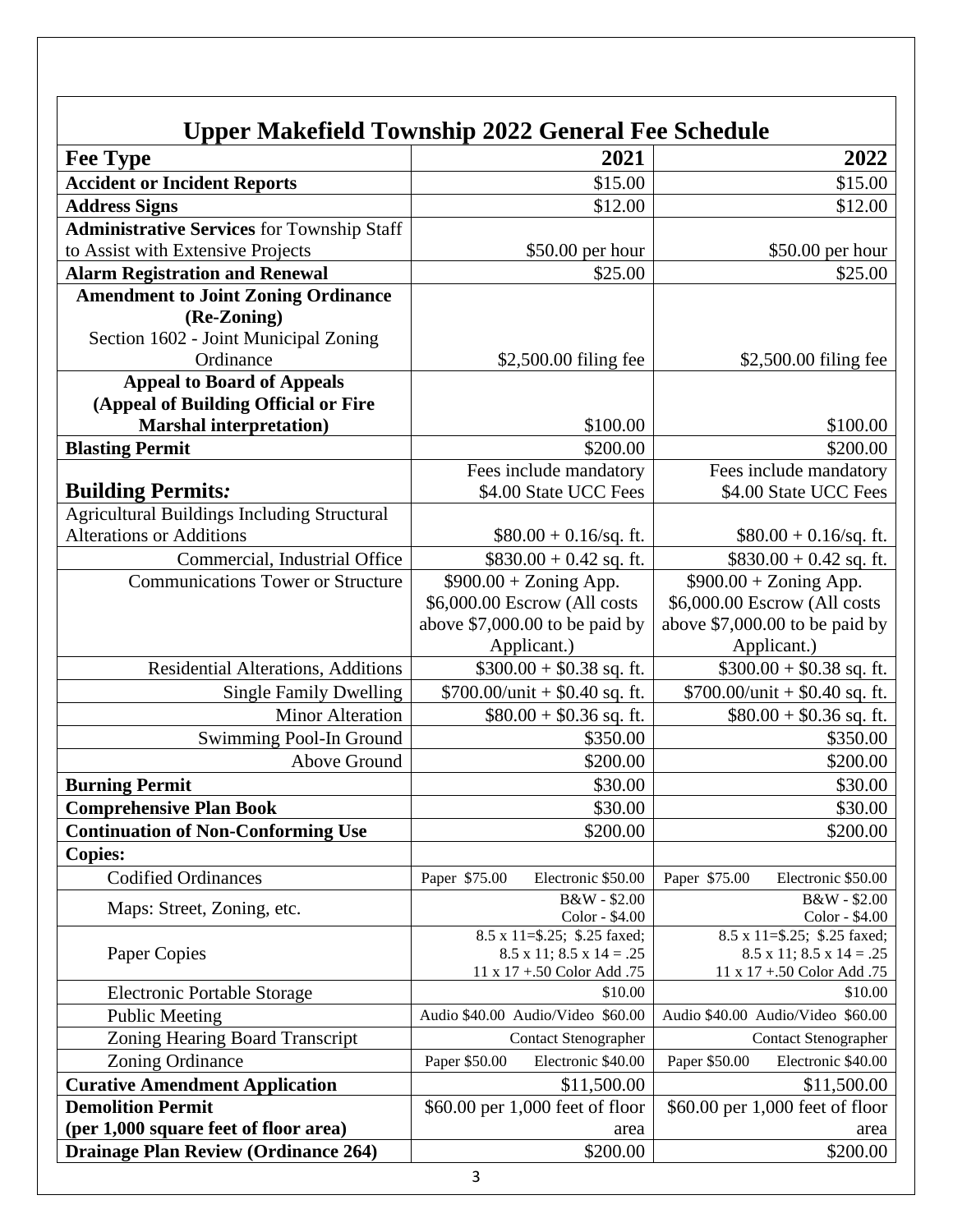|                                                                             | <b>Upper Makefield Township 2022 General Fee Schedule</b> |                                  |
|-----------------------------------------------------------------------------|-----------------------------------------------------------|----------------------------------|
| <b>Fee Type</b>                                                             | 2021                                                      | 2022                             |
| <b>Driveway/Highway Encroachment</b>                                        |                                                           |                                  |
| Permanent (New)                                                             | \$260.00                                                  | \$260.00                         |
| Permanent (Renovation)                                                      | \$150.00                                                  | \$150.00                         |
| Temporary                                                                   | \$100.00                                                  | \$100.00                         |
| <b>Electrical Residential:</b>                                              |                                                           |                                  |
| <b>SFD</b>                                                                  | \$70.00                                                   | \$70.00                          |
| Addition                                                                    | \$60.00                                                   | \$60.00                          |
| <b>Minor Electrical Work</b>                                                | \$40.00                                                   | \$40.00                          |
| Commercial:                                                                 |                                                           |                                  |
| New Bldg.                                                                   | \$90.00                                                   | \$90.00                          |
| Addition                                                                    | \$70.00                                                   | \$70.00                          |
| <b>Minor Work</b>                                                           | \$50.00                                                   | \$50.00                          |
| Solar Panels: + Prof. Svcs. Agreement                                       |                                                           |                                  |
| Array Area $\leq$ 250 sq. ft.                                               | $$170.00 + $800.00$ Escrow                                | $$170.00 + $800.00$ Escrow       |
| Array Area $> 250$ sq. ft.                                                  | $$390.00 + $800.00$ Escrow                                | $$390.00 + $800.00$ Escrow       |
| <b>Event Application</b>                                                    | \$10.00                                                   | \$10.00                          |
| <b>Fingerprinting</b>                                                       | \$25.00                                                   | \$25.00                          |
| <b>Fire Marshal</b>                                                         |                                                           |                                  |
| Inspection                                                                  | \$45.00                                                   | \$45.00                          |
| Inspection - High Hazard or Special Use                                     | \$110.00                                                  | \$110.00                         |
| <b>Building Plan Review</b>                                                 | \$45.00                                                   | \$45.00                          |
| Sprinkler Systems Plan Review                                               | \$150.00                                                  | \$150.00                         |
|                                                                             | \$80.00+ Professional                                     | \$80.00+ Professional            |
| <b>Floodplain Permit</b>                                                    | Services Agreement                                        | Services Agreement               |
| <b>Forestry Permit</b>                                                      | \$400.00                                                  | \$400.00                         |
| <b>Grading Permit + Professional</b>                                        | $$220.00+$                                                | $$220.00+$                       |
| <b>Services Agreement</b>                                                   | \$1,400.00 Escrow                                         | \$1,400.00 Escrow                |
| <b>Historic Architectural Review Board</b>                                  | \$70.00                                                   | \$70.00                          |
| Holding Tank (Ord. 183)                                                     | Residential -                                             | Residential -                    |
|                                                                             | $$120.00+ $250.00$ Escrow                                 | $$120.00+ $250.00$ Escrow        |
|                                                                             | Commercial-                                               | Commercial-                      |
|                                                                             | $$300.00 + $1,000.00$ Escrow                              | $$300.00 + $1,000.00$ Escrow     |
| <b>Home Occupation/Business</b>                                             | \$80.00                                                   | \$80.00                          |
| <b>Liquor License Transfer Application</b>                                  | $$500.00 + $1,000.00$ Escrow                              | $$500.00 + $1,000.00$ Escrow     |
| <b>Maps</b>                                                                 | $11"$ x $17"$ \$5.00                                      | $11"$ x 17" \$5.00               |
|                                                                             | 36" x 22" \$18.00                                         | 36" x 22" \$18.00                |
| <b>Occupancy Permit</b>                                                     |                                                           |                                  |
| Temporary Certificate of Occupancy -<br>New SFD and Commercial Construction | $$300.00 +$<br>\$2,000.00 Escrow                          | $$300.00 +$<br>\$2,000.00 Escrow |
| Final Certificate of Occupancy -                                            |                                                           |                                  |
| New SFD and Commercial Construction                                         | \$300.00                                                  | \$300.00                         |
|                                                                             |                                                           |                                  |

Additions, Alterations  $$70.00$  \$70.00 Residential Occupancy<br>
Residential Occupancy<br>
Residential Occupancy<br>
S70.00 \$70.00 \$70.00 \$70.00

Accessory Structure,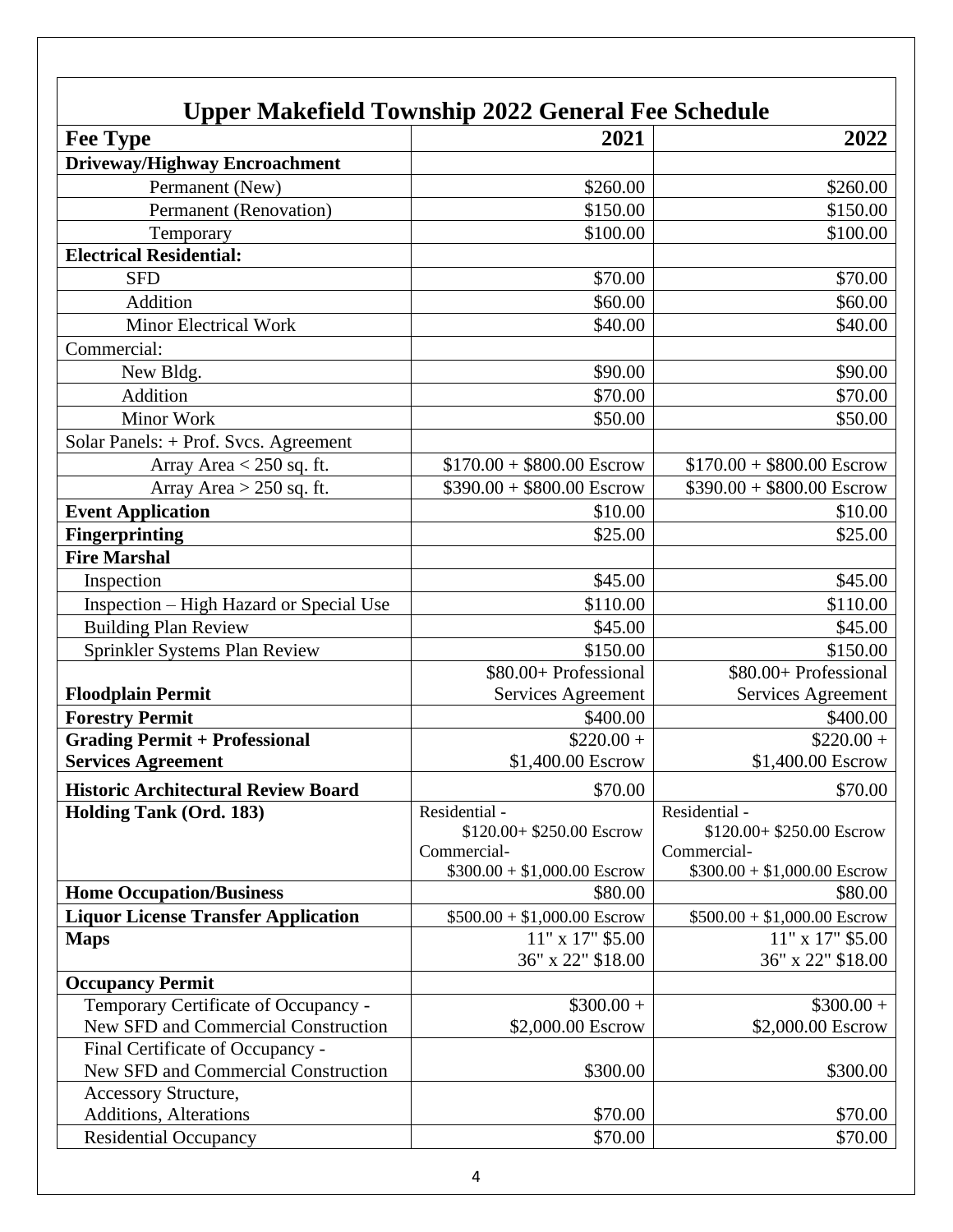## **Upper Makefield Township 2022 General Fee Schedule**

| <b>Fee Type</b>                              | 2021                                                              | 2022                                                              |
|----------------------------------------------|-------------------------------------------------------------------|-------------------------------------------------------------------|
| <b>Business Occupancy</b>                    | \$90.00                                                           | \$90.00                                                           |
| Road Occupancy                               | \$130.00                                                          | \$130.00                                                          |
| On Lot Sewage Management Permit -            | <b>Tri-Annual Pumping</b>                                         | <b>Tri-Annual Pumping</b>                                         |
| <b>Residential</b>                           | Required Paid by Hauler                                           | Required Paid by Hauler                                           |
| Park Use, Brownsburg & Lookout Parks:        |                                                                   |                                                                   |
| Application Fee (Pavilion or field –         | \$0 Resident                                                      | \$0 Resident                                                      |
| Non-Refundable)                              | \$25.00 Non-Resident                                              | \$25.00 Non-Resident                                              |
| Security Deposit (Pavilion or single         | \$200.00                                                          | \$200.00                                                          |
| field-refundable)                            | <b>Resident or Non-Resident</b>                                   | <b>Resident or Non-Resident</b>                                   |
| <b>Reserved Pavilion Usage</b>               | $$100/4$ hours - less than 100 ppl                                | $$100/4$ hours - less than 100 ppl                                |
|                                              | $$175/4$ hours – more than 100 ppl<br>Plus \$200 security deposit | $$175/4$ hours – more than 100 ppl<br>Plus \$200 security deposit |
| Single Use (Non-Tournament)                  |                                                                   |                                                                   |
| Single Use Field Reservation                 | \$75/field/day                                                    | \$75/field/day                                                    |
| (Resident)                                   | \$40 up to 4 hours per day                                        | \$40 up to 4 hours per day                                        |
| <b>Single Use Field Reservation</b>          | \$200/day/field                                                   | \$200/day/field                                                   |
| (Non-Resident)                               | \$100 up to 4 hours per day                                       | \$100 up to 4 hours per day                                       |
| Tournaments/Camps                            |                                                                   |                                                                   |
| <b>Application Fee</b>                       | \$50.00                                                           | \$50.00                                                           |
| <b>Security Deposit</b>                      |                                                                   |                                                                   |
| (Refundable)                                 | \$500.00*                                                         | \$500.00*                                                         |
| <b>Resident Fee</b>                          | \$100/field/day                                                   | \$100/field/day                                                   |
| Non-Resident Fee                             | \$250.00/field/day                                                | \$250.00/field/day                                                |
| <b>Concession Stand</b>                      | 10% of proceeds                                                   | 10% of proceeds                                                   |
| <b>Security Deposit (concession</b>          |                                                                   |                                                                   |
| stand use - refundable)                      | \$250.00                                                          | \$250.00                                                          |
| * UM reserves the right to increase security |                                                                   |                                                                   |
| deposit for special circumstances.           |                                                                   |                                                                   |
| Photographs                                  |                                                                   |                                                                   |
| Digital - Plain Paper                        | \$15.00 per page                                                  | \$15.00 per page                                                  |
| Digital - Photo Paper                        | \$25.00 per page                                                  | \$25.00 per page                                                  |
| <b>DVD</b>                                   | \$100.00                                                          | \$100.00                                                          |
| Park & Rec Fee in Lieu of Improvements       | \$5,000.00                                                        | \$5,000.00                                                        |
| <b>Planning Modules (Sewage)</b>             | \$200.00 Filing Fee/                                              | \$200.00 Filing Fee/                                              |
| 1 Lot                                        | 1,000.00 Review Escrow                                            | 1,000.00 Review Escrow                                            |
| 3 Lots or More                               | \$500.00 Filing Fee/                                              | \$500.00 Filing Fee/                                              |
|                                              | \$1,500 Review Escrow                                             | \$1,500 Review Escrow                                             |
| <b>Planning Exemption</b>                    | \$150.00                                                          | \$150.00                                                          |
| <b>Plumbing/Mechanical Permit</b>            |                                                                   |                                                                   |
| Construction, Installation or Alteration of  |                                                                   |                                                                   |
| the Plumbing/Mechanical System of any        |                                                                   |                                                                   |
| <b>Building</b>                              | \$130.00                                                          | \$130.00                                                          |
|                                              | \$21.00 additional per number                                     | \$21.00 additional per number                                     |
| 6 or more fixtures                           | of fixtures over 6                                                | of fixtures over 6                                                |
| Minor Work                                   | \$70.00                                                           | \$70.00                                                           |
|                                              |                                                                   |                                                                   |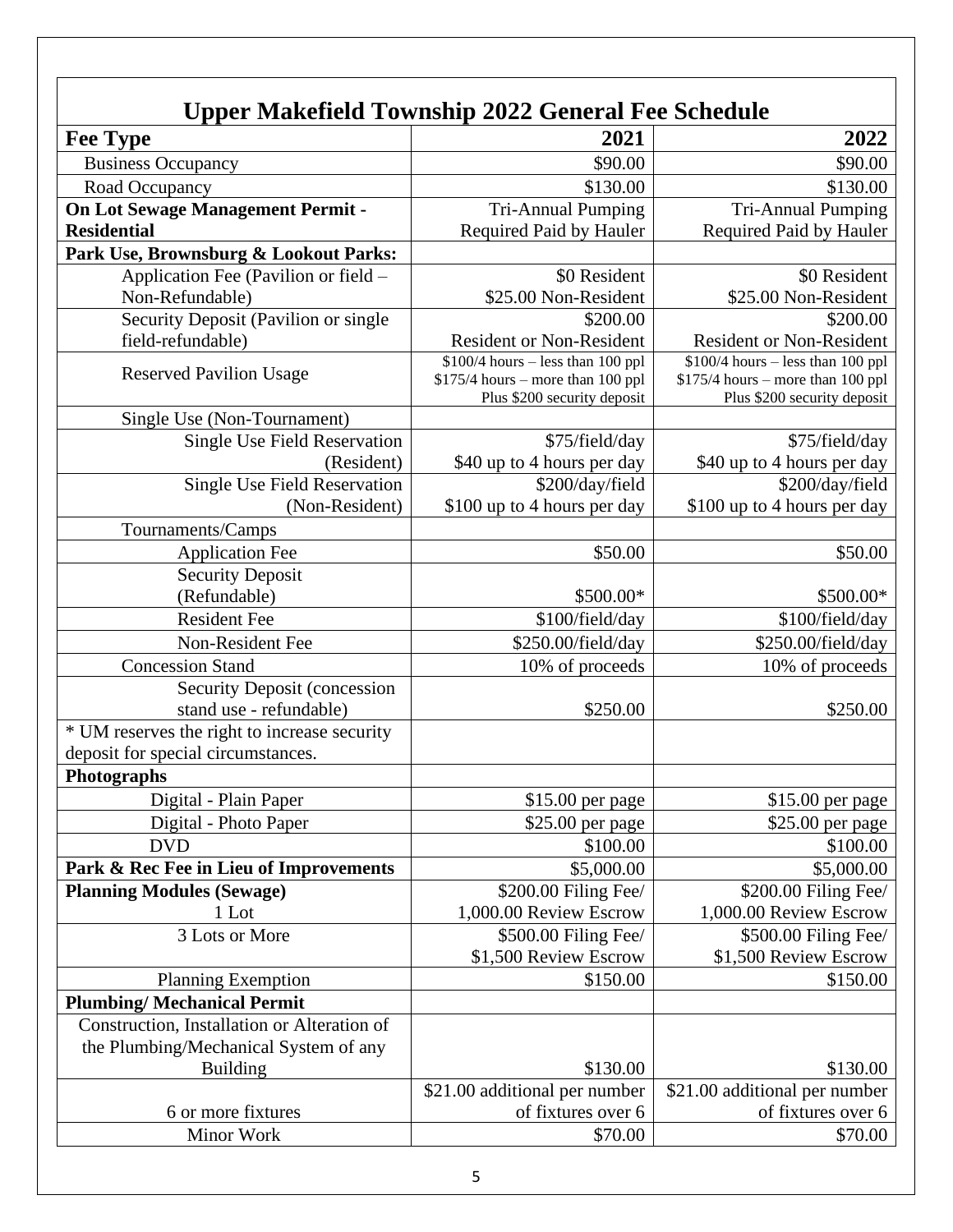| <b>Upper Makefield Township 2022 General Fee Schedule</b> |                            |                            |  |
|-----------------------------------------------------------|----------------------------|----------------------------|--|
| <b>Fee Type</b>                                           | 2021                       | 2022                       |  |
| <b>Professional Services Agreement</b>                    | Escrow \$1,400.00          | Escrow \$1,500.00          |  |
| <b>Realtors Annual Sign Permit</b>                        | \$90.00                    | \$90.00                    |  |
| <b>Recycling Bins</b>                                     | \$12.00                    | \$12.00                    |  |
| <b>Re-inspection Fee</b>                                  | \$70.00                    | \$70.00                    |  |
| <b>Return Check (Non-Sufficient Funds)</b>                | \$35.00                    | \$35.00                    |  |
| <b>Septic Haulers (Annual)</b>                            | \$200.00                   | \$200.00                   |  |
| <b>Signs</b>                                              | \$70.00                    | \$70.00                    |  |
| <b>Solicitor Permit</b>                                   | \$150.00 per 90 day permit | \$150.00 per 90 day permit |  |
| <b>Storm water Management Ordinance</b>                   |                            |                            |  |
| Copy                                                      | \$25.00                    | \$25.00                    |  |
| <b>SALDO</b><br><b>Book</b>                               | \$50.00                    | \$50.00                    |  |
| CD Rom                                                    | \$25.00                    | \$25.00                    |  |
| <b>Temporary Structure/Use Permit</b>                     | \$60.00                    | \$60.00                    |  |
| <b>Tax Certification</b>                                  | \$45.00                    | \$45.00                    |  |
| <b>Tax Bill Duplicate</b>                                 | \$10.00 per parcel         | \$10.00 per parcel         |  |
| <b>Utility Pole Permit</b>                                | \$90.00 per pole           | \$90.00 per pole           |  |
| <b>Water and Sewer Construction</b>                       |                            |                            |  |
| (Design and Specifications for Public                     |                            |                            |  |
| Systems)                                                  | \$60.00                    | \$60.00                    |  |
| <b>Water &amp; Sewer Certification</b>                    | \$35.00                    | \$50.00                    |  |
| <b>Well Permit</b>                                        |                            |                            |  |
| Monitoring & Residential &                                |                            |                            |  |
| Irrigation                                                | \$350.00                   | \$350.00                   |  |
| Production, Community, Public or Test                     |                            |                            |  |
| Well                                                      | \$1,000.00                 | \$1,000.00                 |  |
| Geothermal or Existing                                    | \$200.00                   | \$200.00                   |  |
| <b>Wreckers on Call</b>                                   | \$250.00                   | \$250.00                   |  |
| <b>Zoning Permit for:</b>                                 |                            |                            |  |
| New Home                                                  | \$300.00                   | \$300.00                   |  |
| Renovations & Additions                                   | \$160.00                   | \$160.00                   |  |
| Accessory Structure $>$ = 2,000 sq. ft.                   | \$240.00                   | \$240.00                   |  |
| Accessory Structure < 2,000 sq. ft.                       | \$70.00                    | \$70.00                    |  |
| <b>Commercial Structure</b>                               | \$400.00                   | \$400.00                   |  |
| <b>Collocation Antenna</b>                                | $$1,000.00 + Zoning App.$  | $$1,000.00 + Zoning App.$  |  |
| Tree Removal, Per Tree                                    | \$70.00                    | \$70.00                    |  |
| Re-inspection Fee                                         | \$70.00                    | \$70.00                    |  |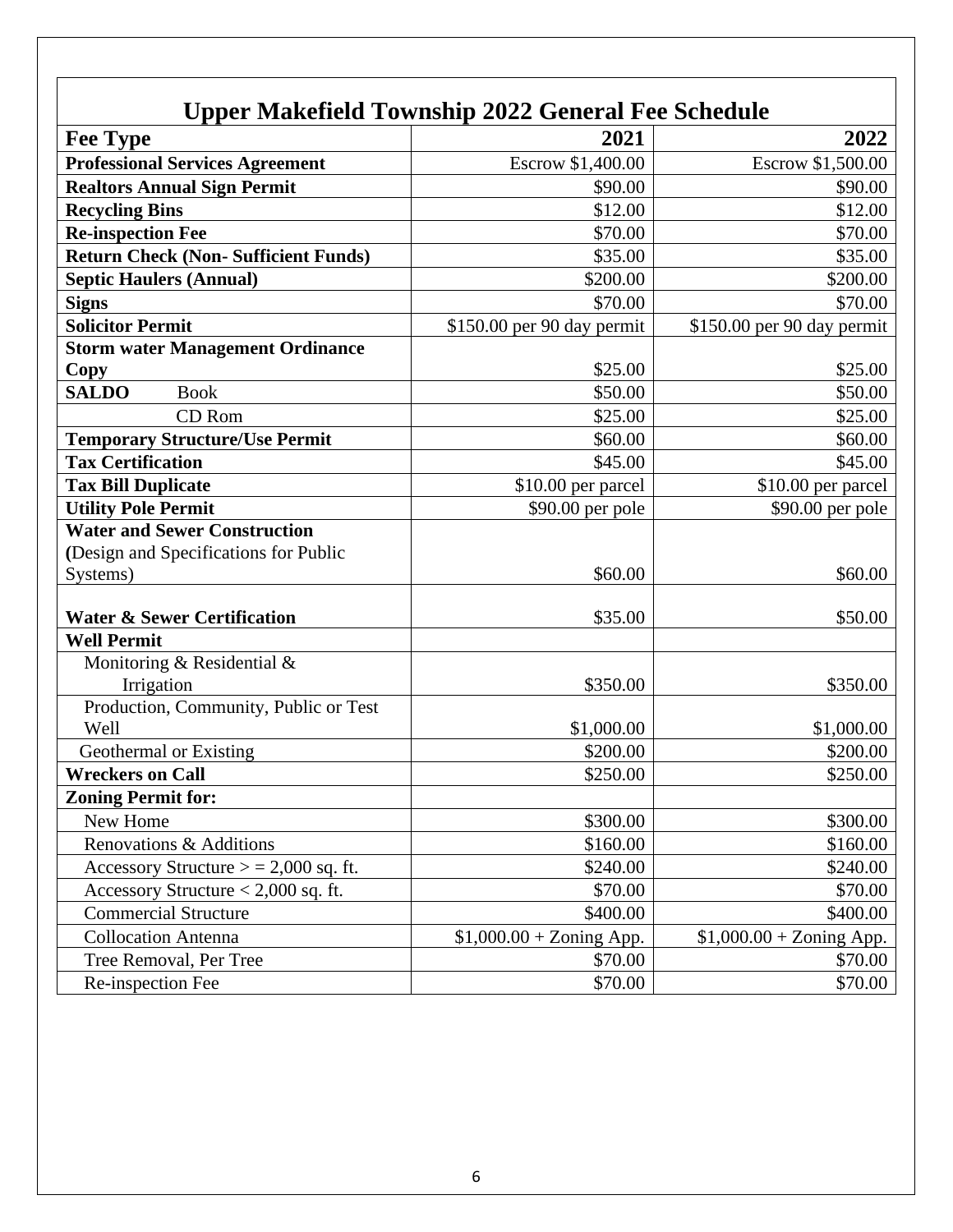### **Upper Makefield Township 2022 Land Development Fee Schedule**

All applications on this page require a Professional Services Agreement and a \$1,500.00 Escrow. If a preliminary/final application is requested, a final application filing fee is due at submission.

| <b>Application Type</b> | <b>Plan Filing and Processing</b> | <b>Review Escrow</b> |
|-------------------------|-----------------------------------|----------------------|
| <b>Sketch</b>           | \$600.00                          | \$1,000.00           |
| Large Lot               | \$480.00                          | \$2,300.00           |
| <b>Lot Line Change</b>  | \$500.00                          | \$3,000.00           |

Preliminary Applications for Subdivision and Land Developments

| Lot/Unit Size                            | <b>Plan Filing and Processing</b>          | <b>Plan Review Refundable</b> |
|------------------------------------------|--------------------------------------------|-------------------------------|
| 1-2 Lots/Units                           | \$480.00                                   | \$2,300.00                    |
| 3-5 Lots/Units                           | \$1,500.00                                 | \$4,700.00                    |
| 6-10 Lots/Units                          | \$1,700.00                                 | \$9,500.00                    |
| 11 or more Lots/Units                    | \$2,600.00                                 | \$32,000.00                   |
| ** PLUS $\rightarrow$ \$200.00 per lot > | **PLUS $\rightarrow$ \$200.00 per lot > 50 |                               |
| 10 and $\leq 50$                         |                                            |                               |

Final Applications for Subdivision and Land Development

| Lot/Unit Size                            | <b>Plan Filing and Processing</b> | <b>Plan Review Refundable</b> |
|------------------------------------------|-----------------------------------|-------------------------------|
| 1-2 Lots/Units                           | \$400.00                          | \$1,300.00                    |
| 3-5 Lots/Units                           | \$950.00                          | \$4,200.00                    |
| 6-10 Lots/Units                          | \$1,600.00                        | \$9,200.00                    |
| 11 or more Lots/Units                    | \$2,400.00                        | \$11,800.00                   |
| ** PLUS $\rightarrow$ \$100.00 per lot > | $**$ PLUS \$200.00 per lot/units  |                               |
| 10 and $\leq 50$                         | > 50                              |                               |
|                                          |                                   |                               |

| <b>Land Development Waiver Request</b> | <b>Filing Fee</b> |
|----------------------------------------|-------------------|
|                                        | \$225.00          |

| <b>Conditional Use Applications</b>                     | <b>Filing Fee</b>                          | <b>Review Escrow</b>                                                            |
|---------------------------------------------------------|--------------------------------------------|---------------------------------------------------------------------------------|
| With Land Development Plan<br>W/O Land Development Plan | \$1,300.00<br>\$1,800.00                   | \$2,000.00<br>\$3,200.00                                                        |
| <b>Preliminary Zoning Opinion</b>                       | *** Plus \$100.00 per lot > 10<br>\$100.00 | *** Plus \$200.00 per lot > 50<br>Professional Services Agreement<br>\$1,200.00 |

#### **Revision to the Approved Plans 30 % of Above Fees**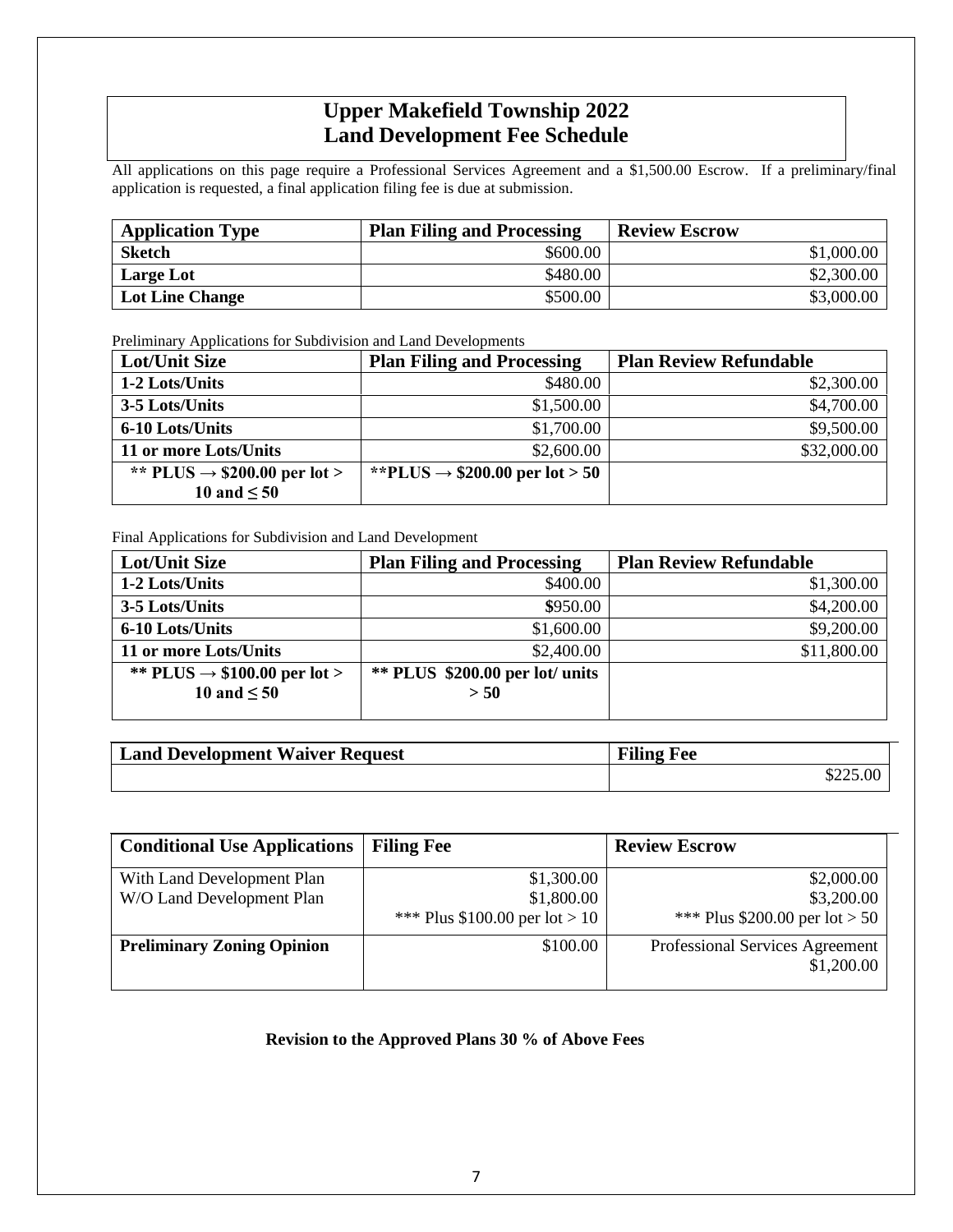| <b>Upper Makefield Township 2022 Professional Services Fee Schedule</b> |                      |                      |  |
|-------------------------------------------------------------------------|----------------------|----------------------|--|
| <b>Fee Type</b>                                                         | 2021                 | 2022                 |  |
| Grim, Biehn & Thatcher                                                  |                      |                      |  |
| <b>Township Solicitor</b>                                               |                      |                      |  |
| <b>Hourly Rates:</b>                                                    |                      |                      |  |
| <b>General Legal Services</b>                                           | \$165.00             | \$170.00             |  |
| Litigation                                                              | \$165.00             | \$170.00             |  |
| Real Estate including Land                                              |                      |                      |  |
| Development                                                             | \$205.00             | \$210.00             |  |
|                                                                         |                      |                      |  |
| <b>High Swartz</b>                                                      |                      |                      |  |
| <b>Zoning Hearing Board</b>                                             |                      |                      |  |
| <b>Counsel Hourly Rates:</b>                                            |                      |                      |  |
| Attorney                                                                | \$150.00             | \$205.00             |  |
| Paralegal and Legal                                                     |                      |                      |  |
| <b>Administrative Assistant</b>                                         | \$90.00              | \$90.00              |  |
|                                                                         |                      |                      |  |
| Eckert, Seamans-                                                        |                      |                      |  |
| <b>Labor Attorneys</b><br><b>Hourly Rates:</b>                          |                      |                      |  |
| Partner                                                                 | \$300.00             | \$300.00             |  |
| Associates                                                              | \$250.00             | \$250.00             |  |
| Paralegals                                                              | \$100.00-\$200.00    | \$100.00-\$200.00    |  |
|                                                                         |                      |                      |  |
| <b>CKS Engineers</b>                                                    |                      |                      |  |
| <b>Hydrologist</b>                                                      |                      |                      |  |
| <b>Hourly Rates:</b>                                                    |                      |                      |  |
| Principal                                                               | \$125.00             | \$127.00             |  |
| Asst. Engineer/Construction                                             | \$115.00             | \$117.00             |  |
| Manager                                                                 |                      |                      |  |
| Junior Engineer                                                         | \$62.00              | \$64.00              |  |
| Technical Assistant I (Inspector,                                       |                      |                      |  |
| Draftsman, Surveyor, etc.)                                              | \$92.00              | \$94.00              |  |
| <b>Technical Assistant II</b>                                           | \$50.00              | \$52.00              |  |
| * All direct expenses such as telephone, postage, printing, etc.        |                      |                      |  |
| will be charged at their direct cost. Automobile expenses will be       |                      |                      |  |
| charged in accordance with the IRS Standard Rate.                       |                      |                      |  |
|                                                                         |                      |                      |  |
| <b>Tri-State Engineers</b>                                              |                      |                      |  |
| <b>Township Engineer</b><br><b>Hourly Rates:</b>                        |                      |                      |  |
|                                                                         |                      |                      |  |
| <b>Consulting Professional III</b>                                      | \$107.00<br>\$103.00 | \$109.00<br>\$105.00 |  |
| <b>Consulting Professional II</b>                                       | \$102.00             | \$104.00             |  |
| <b>Consulting Professional I</b>                                        |                      |                      |  |